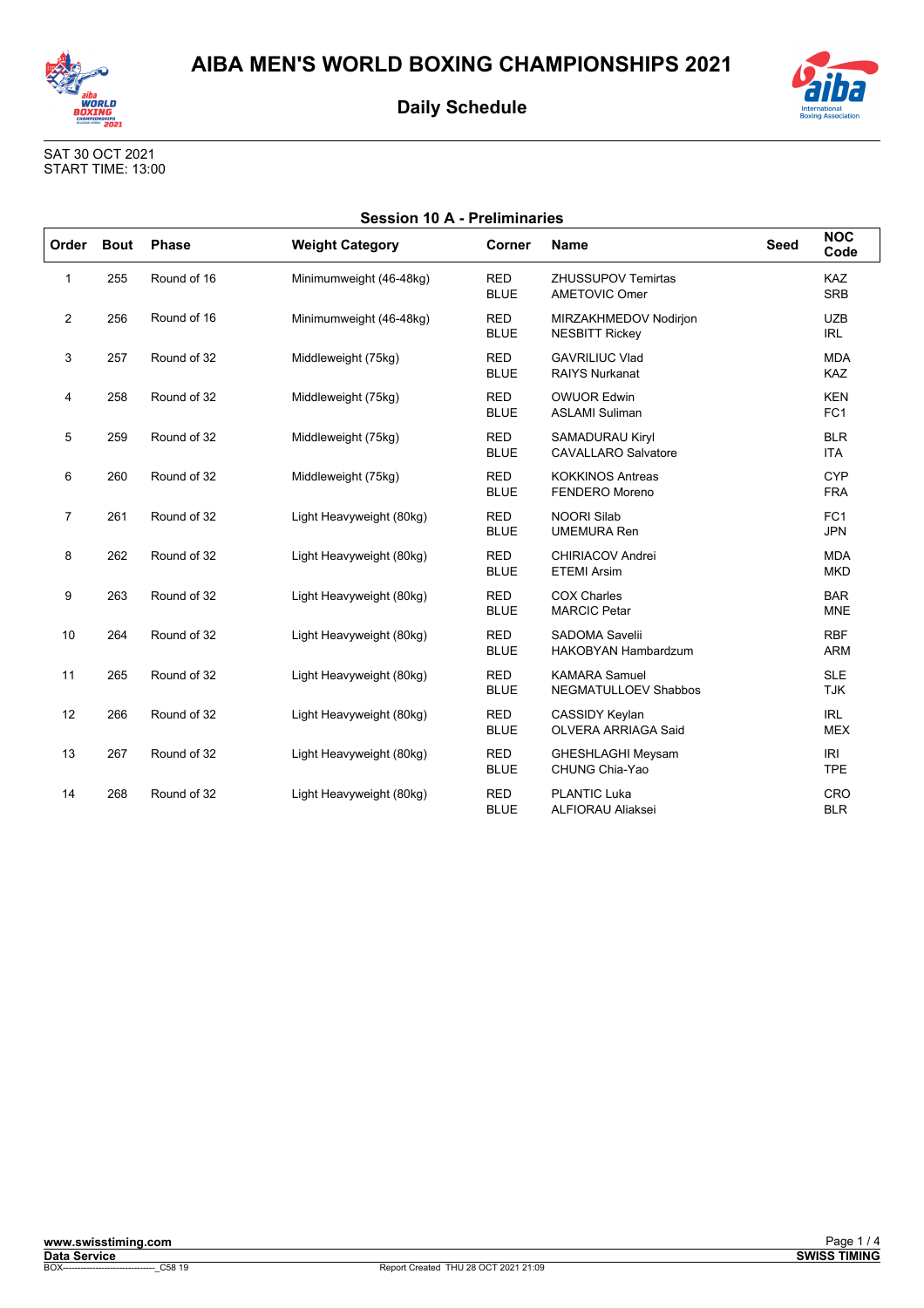



SAT 30 OCT 2021 START TIME: 13:00

| <b>Session 10 B - Preliminaries</b> |             |              |                          |                                                                                                                  |                                                         |             |                          |  |
|-------------------------------------|-------------|--------------|--------------------------|------------------------------------------------------------------------------------------------------------------|---------------------------------------------------------|-------------|--------------------------|--|
| Order                               | <b>Bout</b> | <b>Phase</b> | <b>Weight Category</b>   | Corner                                                                                                           | <b>Name</b>                                             | <b>Seed</b> | <b>NOC</b><br>Code       |  |
| 1                                   | 269         | Round of 16  | Minimumweight (46-48kg)  | <b>RED</b><br><b>GER</b><br><b>GOMAN Christopher</b><br><b>MGL</b><br><b>BLUE</b><br><b>GANKHUYAG Gan-Erdene</b> |                                                         |             |                          |  |
| 2                                   | 270         | Round of 16  | Minimumweight (46-48kg)  | <b>RED</b><br><b>BLUE</b>                                                                                        | <b>KARMILCHYK Yauheni</b><br><b>MANYARA Martin</b>      |             | <b>BLR</b><br><b>KEN</b> |  |
| 3                                   | 271         | Round of 32  | Middleweight (75kg)      | <b>RED</b><br><b>BOLTAEV Abdumalik</b><br><b>TJK</b><br><b>BLUE</b><br><b>IND</b><br><b>SUMIT</b>                |                                                         |             |                          |  |
| 4                                   | 272         | Round of 32  | Middleweight (75kg)      | <b>RED</b><br><b>BLUE</b>                                                                                        | <b>HERNANDEZ MARTINEZ Yoenlis</b><br><b>AYGUN Birol</b> |             | <b>CUB</b><br><b>TUR</b> |  |
| 5                                   | 273         | Round of 32  | Middleweight (75kg)      | <b>RED</b><br><b>BLUE</b>                                                                                        | <b>HICKEY Sam</b><br><b>KIWAN Rami</b>                  |             | SCO<br><b>BUL</b>        |  |
| 6                                   | 274         | Round of 32  | Middleweight (75kg)      | <b>RED</b><br><b>BLUE</b>                                                                                        | <b>VEOCIC Gabrijel</b><br><b>CVITANOVIC Leo</b>         |             | CRO<br><b>BIH</b>        |  |
| $\overline{7}$                      | 275         | Round of 32  | Light Heavyweight (80kg) | <b>RED</b><br><b>BLUE</b>                                                                                        | <b>LIORANCAS Robertas</b><br>NIKOLOV Kristiyan          |             | LTU<br><b>BUL</b>        |  |
| 8                                   | 276         | Round of 32  | Light Heavyweight (80kg) | <b>RED</b><br><b>BLUE</b>                                                                                        | <b>AYKUTSUN Kaan</b><br><b>MIRONCHIKOV Vladimir</b>     |             | <b>TUR</b><br><b>SRB</b> |  |
| 9                                   | 277         | Round of 32  | Light Heavyweight (80kg) | <b>RED</b><br><b>BLUE</b>                                                                                        | <b>ORALBAY Nurbek</b><br>FILHO Isaias                   |             | <b>KAZ</b><br><b>BRA</b> |  |
| 10                                  | 278         | Round of 32  | Light Heavyweight (80kg) | <b>RED</b><br><b>BLUE</b>                                                                                        | <b>KOVACS Pal</b><br><b>ADAMIEC Daniel</b>              |             | <b>HUN</b><br>POL        |  |
| 11                                  | 279         | Round of 32  | Light Heavyweight (80kg) | <b>RED</b><br><b>BLUE</b>                                                                                        | <b>TOLMACHOV Bogdan</b><br>EL MOHOR ZIAD                |             | <b>UKR</b><br><b>BEL</b> |  |
| 12                                  | 280         | Round of 32  | Light Heavyweight (80kg) | <b>RED</b><br><b>BLUE</b>                                                                                        | <b>BEKZHIGIT Omurbek</b><br><b>CROTTY George</b>        |             | <b>KGZ</b><br><b>ENG</b> |  |
| 13                                  | 281         | Round of 32  | Light Heavyweight (80kg) | <b>RED</b><br><b>BLUE</b>                                                                                        | <b>KUMAR Sachin</b><br><b>GONZALES Robby</b>            |             | <b>IND</b><br><b>USA</b> |  |
| 14                                  | 282         | Round of 32  | Light Heavyweight (80kg) | <b>RED</b><br><b>BLUE</b>                                                                                        | <b>ASLONOV Odiljon</b><br><b>FIORI Simone</b>           |             | <b>UZB</b><br><b>ITA</b> |  |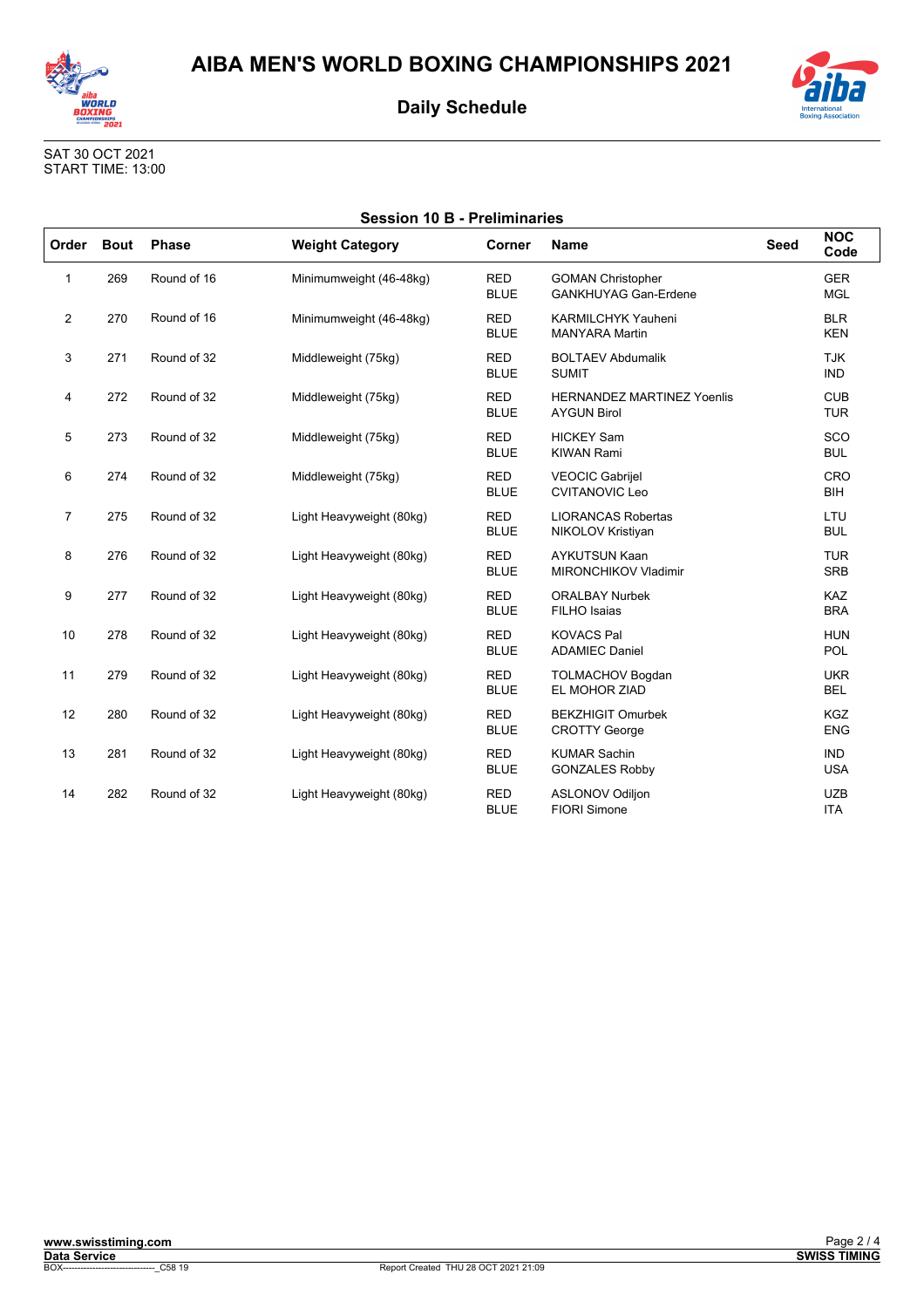



| <b>International</b><br><b>Boxing Association</b> |
|---------------------------------------------------|

| <b>Session 11 A - Preliminaries</b> |             |              |                             |                           |                                                              |             |                          |
|-------------------------------------|-------------|--------------|-----------------------------|---------------------------|--------------------------------------------------------------|-------------|--------------------------|
| Order                               | <b>Bout</b> | <b>Phase</b> | <b>Weight Category</b>      | Corner                    | <b>Name</b>                                                  | <b>Seed</b> | <b>NOC</b><br>Code       |
| $\mathbf{1}$                        | 283         | Round of 16  | Minimumweight (46-48kg)     | <b>RED</b><br><b>BLUE</b> | <b>TURKBAI Mirlan</b><br>YEGHIKYAN Seyran                    |             | <b>KGZ</b><br><b>ARM</b> |
| 2                                   | 284         | Round of 16  | Minimumweight (46-48kg)     | <b>RED</b><br><b>BLUE</b> | <b>SAHANI Govind</b><br>ALAKHVERDOVI Sakhil                  |             | <b>IND</b><br>GEO        |
| 3                                   | 285         | Round of 32  | Light Welterweight (63.5kg) | <b>RED</b><br><b>BLUE</b> | <b>OEZMEN Kerem</b><br><b>FEDOROV Pavel</b>                  |             | <b>TUR</b><br><b>SRB</b> |
| 4                                   | 286         | Round of 32  | Light Welterweight (63.5kg) | <b>RED</b><br><b>BLUE</b> | <b>KOVACS Richard</b><br><b>MORALES IRETA Cesar</b>          |             | <b>HUN</b><br><b>MEX</b> |
| 5                                   | 287         | Round of 32  | Light Welterweight (63.5kg) | <b>RED</b><br><b>BLUE</b> | <b>NIKOLOV Nik</b><br><b>HAMRAOUI Lounes</b>                 |             | <b>SLO</b><br><b>FRA</b> |
| 6                                   | 288         | Round of 32  | Light Welterweight (63.5kg) | <b>RED</b><br><b>BLUE</b> | <b>THAPA Shiva</b><br><b>BROWN John</b>                      |             | <b>IND</b><br><b>SLE</b> |
| $\overline{7}$                      | 289         | Round of 32  | Light Welterweight (63.5kg) | <b>RED</b><br><b>BLUE</b> | <b>CHRISTODOULOU Alexandros</b><br><b>THIAM CREUS Adrian</b> |             | <b>CYP</b><br><b>ESP</b> |
| 8                                   | 290         | Round of 32  | Light Welterweight (63.5kg) | <b>RED</b><br><b>BLUE</b> | <b>REZAEI Ashkan</b><br><b>LYNCH Reese</b>                   |             | <b>IRI</b><br><b>SCO</b> |
| 9                                   | 291         | Round of 32  | Light Welterweight (63.5kg) | <b>RED</b><br><b>BLUE</b> | <b>TOLTAYEV Sanatali</b><br><b>CEBOTARI Vasile</b>           |             | KAZ<br><b>MDA</b>        |
| 10                                  | 292         | Round of 32  | Light Welterweight (63.5kg) | <b>RED</b><br><b>BLUE</b> | <b>KOMADINA Mateo</b><br>PESOTSKYY Denys                     |             | CRO<br><b>UKR</b>        |
| 11                                  | 293         | Round of 32  | Middleweight (75kg)         | <b>RED</b><br><b>BLUE</b> | <b>BIZHAMOV Dzhambulat</b><br><b>KHARABADZE Giorgi</b>       |             | <b>RBF</b><br>GEO        |
| 12                                  | 294         | Round of 32  | Middleweight (75kg)         | <b>RED</b><br><b>BLUE</b> | MOTOA CARABALI Diego<br><b>COKER Ansa</b>                    |             | COL<br><b>SLE</b>        |
| 13                                  | 295         | Round of 32  | Middleweight (75kg)         | <b>RED</b><br><b>BLUE</b> | <b>SCHUMANN Kevin</b><br><b>MEMIC Almir</b>                  |             | <b>GER</b><br><b>SRB</b> |
| 14                                  | 296         | Round of 32  | Middleweight (75kg)         | <b>RED</b><br><b>BLUE</b> | MOUSAVI Seyedshahin<br><b>AMSTERDAM Desmond</b>              |             | IRI<br><b>GUY</b>        |